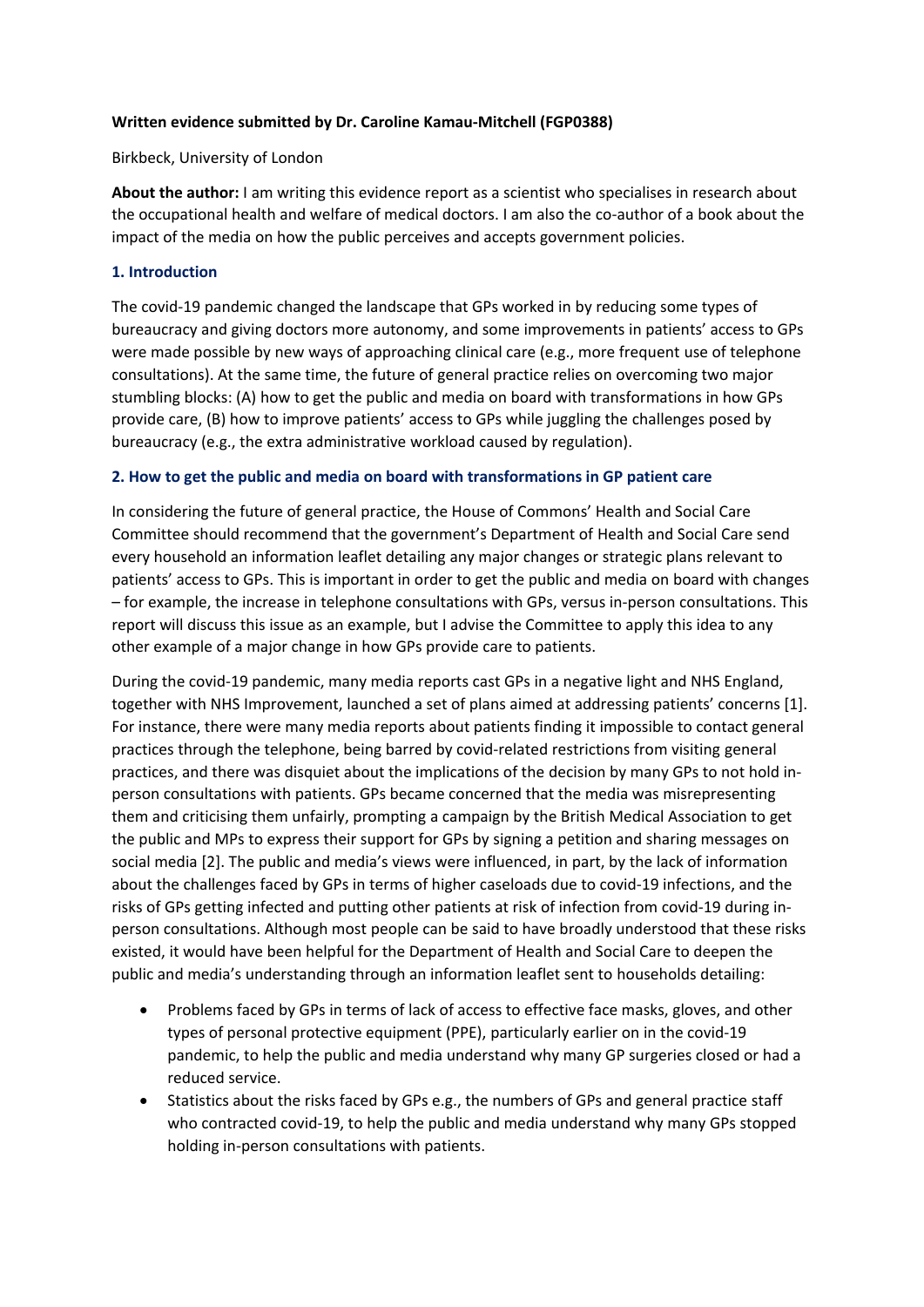- Information about the knock-on effects of GPs and practice staff being infected with covid-19 e.g., the numbers of patients who were infected, and the numbers of patients whose care was affected because of staff sickness, to help the public and media understand why telephone consultations are better (on average) to protect continuity in patient care and staff availability.
- Information about how GPs faced the difficult task of trying to provide patient care while having less access to hospital referrals and delays across different healthcare services. This will help the public and media understand and empathise with the difficulties experienced by GPs.

The British Medical Association launched a campaign called the "Support your surgery" campaign [2] in the hope that patients, MPs, and members of the public would spread the word and show support. This demonstrates the fact that the atmosphere had become one of the media versus GPs – something which is unhelpful to patients and demonstrates why the Department of Health and Social Care needs to take proactive steps in future to protect the public and media's perceptions about GPs. In October 2021, NHS England and NHS Improvement [3] published a report outlining its strategy towards improving patients' access to GPs, following the problems observed during the covid-19 pandemic. As much as the strategies proposed by them are helpful (e.g., to reduce some types of bureaucracy, and improving telephone systems), the problem of how the public and media perceive GPs is likely to reoccur in the event of a resurgence in covid-19 or a similar public emergency.

## **3. Action points for the House of Commons' Health and Social Care Committee**

Lessons learnt, from the point of view of the current inquiry by the House of Commons' Health and Social Care Committee, are that there was sub-optimum communication to the public by the government about the changes that general practices would have to go through, and why. In the event of a future pandemic, it will be helpful for the Department of Health and Social Care to improve that communication in a simple, effective way, such as sending a leaflet to every household explaining the reasons why patients' access to GPs will need to change, to manage the public's expectations. The Department should help patients understand the reasons why GP practices cannot be contacted by telephone (e.g., due to infected staff or those in self isolation), and why in-person consultations are not possible (e.g., explain the risk of infection, and provide statistics about GPs infected during past pandemics). The aim should be to help the public understand the impact of the pandemic on GPs and staff availability, and to manage the public's and media's perceptions, changing the view that GPs simply closed their surgeries or decided not to see patients in-person.

As well, it will be helpful for the Department of Health and Social Care to improve the public's and media's understanding of GPs' new approaches to offering patient care e.g., the increase in telephone consultations versus in-person consultations. To allay their worries, it will be helpful for the Department to provide the public and media with information (and scientific evidence) about why telephone consultations are appropriate in many circumstances, and assurances that in-person consultations will be offered in other circumstances. It will be helpful, again, for the Department to communicate this directly to the public – to avoid filtration of the message by the media (something which is common and detrimental to public policy making [4]) – through a leaflet sent to every household. The leaflet should allay the public's fears that telephone consultations are not as good as in-person consultations, because of concerns that they do not offer the opportunity for a GP to do a physical examination or take vital physiological measurements without the need to make a further appointment with the patient. The Department should help the public understand decision-making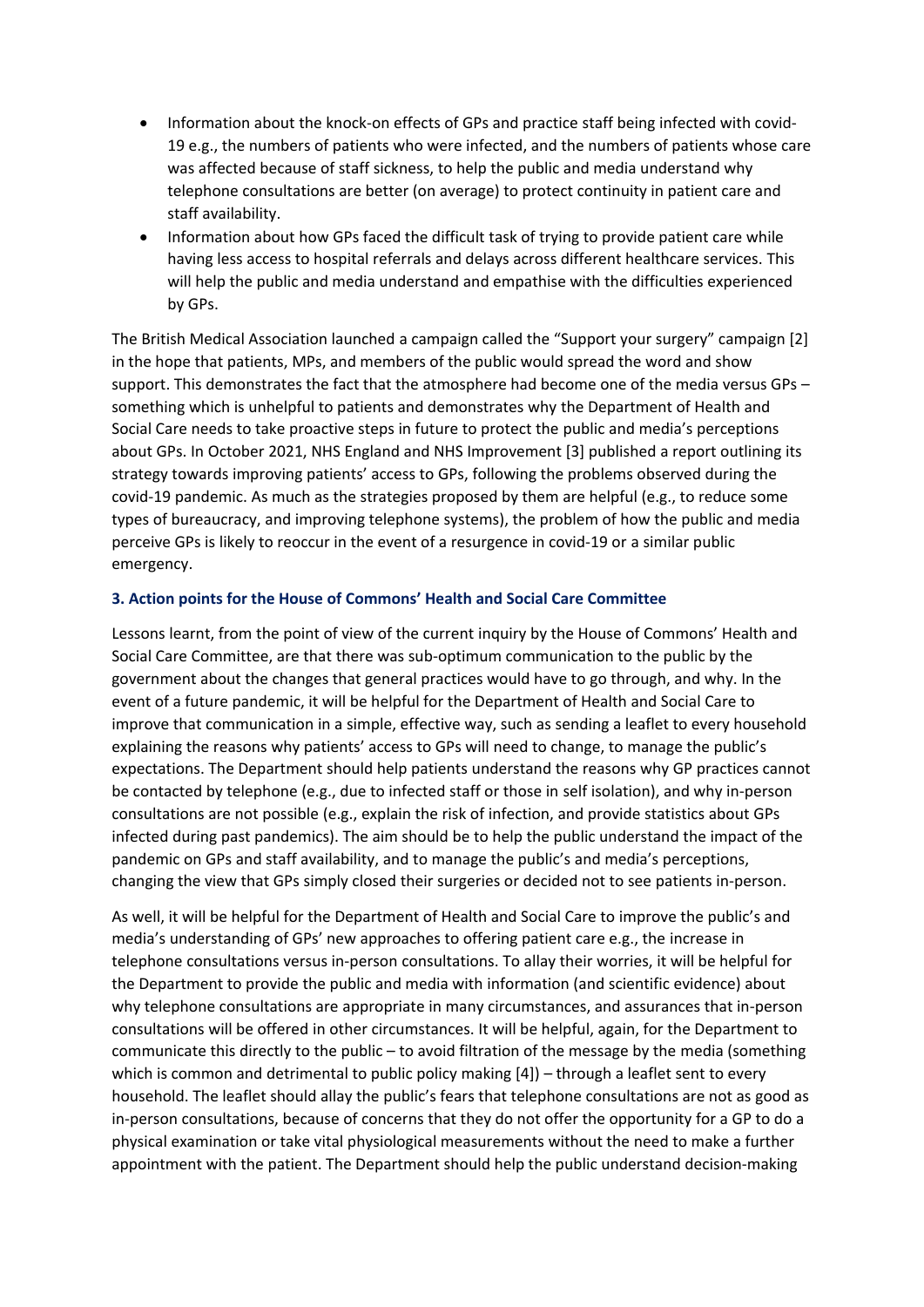about which sorts of symptoms tend to be seen by telephone and which tend to be seen in person, with concrete examples of symptoms about which members of the public are likely to need an urgent in-person consultation with their GP (e.g., by detailing possible symptoms of common cancers).

 **Action point 1:** The House of Commons' Health and Social Care Committee should recommend that the Department for Health and Social Care sends every household a leaflet explaining major changes relevant to patients' access to GPs (e.g., the rationale for more frequent telephone consultations).

Furthermore, it is important for the House of Commons' Health and Social Care Committee to improve the public's and media's understanding about the bureaucratic challenges faced by GPs, as a step towards getting them on board with reforms aimed at improving patients' access. One of the biggest millstones facing doctors in general practice is that bureaucracy takes valuable time away from clinical tasks and patient care, and the future of the sector will need to overcome this problem. Reducing the time and costs of bureaucracy can improve time and investment into patient care, including giving GPs more time to see patients, speeding up diagnosis and treatment (or referral to treatment) in urgent cases. Bureaucracy can also harm the sense of professional fulfilment that medical doctors have, such as making GPs feel distressed that they are not spending as much time as they would like on direct patient care, and distress about the lack of time to prioritise patients' needs – which can cost lives and make the difference between a patient recovering and dying or deteriorating severely. The culture of bureaucracy can be said to have come from government regulation of GP services, and efforts to promote value for money, and value for patients.

The House of Commons' Health and Social Care Committee is likely aware that in November 2020, the government pledged to reduce the bureaucracy that affects NHS services, including GP practices [1] in the sense of:

- Reducing unnecessary complexity in how NHS services are regulated.
- Reducing the need for doctors to spend an excessive amount of time collecting evidence for their appraisals.
- Reducing the need for doctors to complete training which is not relevant to their role.
- Reducing time wasted by staff in navigating computer information systems which did not interact (e.g., IT systems used to manage patients' records with 60% of doctors surveyed saying that such IT systems increase their workload).
- Reducing excessive legislative burden.
- Making procurement processes less time-consuming.

Whether, and to what extent, the government has met its pledge is something which the Department for Health and Social Care should (upon the recommendation of the House of Commons' Health and Social Care Committee) provide the public, GPs and the media with an update about. This will help them understand why bureaucracy is a major challenge faced by GPs, why it is a government priority to reduce it, and why bureaucracy-related changes are being made (e.g., in the NHS England and NHS Improvement reports' objectives concerning improving patients' access to GPs [1]).